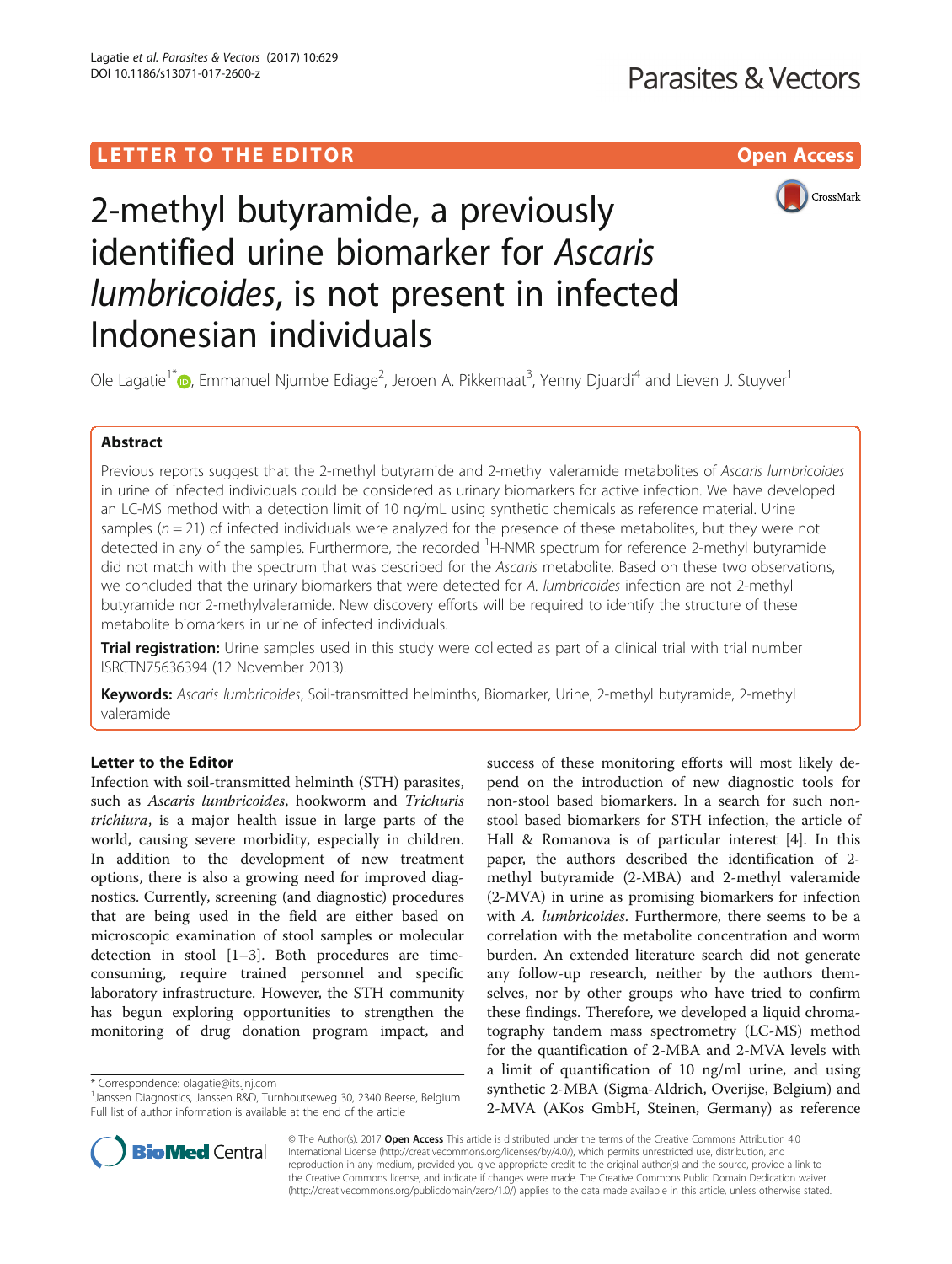material. Identity and purity of the reference materials was certified by the supplier. The method showed linearity over the range from 10 ng/ml up to 20 μg/ml with a precision ranging from 0.7 to 4.4%. Stability of 2-MBA was investigated and it was found to be stable (< 15% difference) for 24 h at 4 °C, room temperature and 50 °C. Furthermore, this molecule was observed to be light stable (4 h at 250  $\text{W/m}^2$ ).

Since the authors described that the concentration of 2-MBA can be estimated to be about 0.006 g/100 ml urine/100 g wet weight of worms, we assumed that an infection with a single adult worm (weighing  $c.3$  g) should result in urinary levels of 2 μg/ml, which is 200 fold higher than the limit of quantification of our LC-MS method. A biorepository of urine samples  $(n = 21)$ , stored frozen) collected from individuals living in the Nangapanda area, Flores Island, Indonesia, with stoolbased qPCR-confirmed infection with A. lumbricoides, or multiple infection with A. lumbricoides and T. trichiura or hookworm were analyzed for the presence of 2-MBA and 2-MVA [[5\]](#page-2-0). In contrast to the published results, no detectable levels of 2-MBA or 2-MVA were found in any of the samples.

In the 1990 published report [[4\]](#page-2-0), the identification of the two urinary metabolites was mainly based on Proton Nuclear Magnetic Resonance (<sup>1</sup>H-NMR) Spectroscopy. To confirm the  ${}^{1}H$ -NMR description, we recorded a  ${}^{1}H$ -NMP spectrum of the 2 MRA reference material <sup>1</sup>H-NMR spectrum of the 2-MBA reference material (Additional file 1). For 2-MVA no spectrum was recorded as insufficient amounts of this reference material were available. The reference material spectrum of 2- MBA was compared with the originally described spectrum but the data demonstrated that the spectrum described for the metabolite isolated from urine did not overlay with the reference spectrum of 2-MBA. Furthermore, the <sup>1</sup>H-NMR spectrum we recorded matches with the theoretically expected peaks for this molecule, while this is not the case for the spectrum originally described.

In conclusion, we have shown that the urinary metabolite that was found to be a promising biomarker for infection with A. lumbricoides is not 2-methyl butyramide. The original <sup>1</sup>H-NMR and infrared spectrum was not disclosed by the authors and only a brief description of the observed shifts and absorption bands is available which is insufficient to confidently deduce the chemical structure of this biomarker. We have contacted the original authors to get more information on the spectra but unfortunately none of them were able to give more information than what was available in the original publication. Hence, the question remains unanswered on the true nature of these biomarkers. Additional discovery research will be needed to isolate and characterize these unidentified metabolites from urine of STH infected individuals. If confirmed and successfully identified, these

metabolites are promising biomarkers that can be used for the development of a non-stool based diagnostic monitoring tool for STH, similar to the Point-of-Care Circulating Cathodic Antigen (POC-CCA) test for Schistosoma mansoni [[6, 7\]](#page-2-0).

# Additional file

[Additional file 1:](dx.doi.org/10.1186/s13071-017-2600-z) 1H-NMR Spectrum of 2-methyl butyramide. (PPTX 230 kb)

#### Abbreviations

<sup>1</sup>H-NMR: Proton nuclear magnetic resonance; 2-MBA: 2-methyl butyramide 2-MVA: 2-methyl valeramide; LC-MS: Liquid chromatography coupled to mass spectrometry; STH: Soil-transmitted helminths

#### Acknowledgements

The authors acknowledge the support of Lieve Dillen, Luc Diels and Dirk Cleeren for discussions on LC-MS and <sup>1</sup>H-NMR work. We also acknowledge Professor Maria Yazdanbakhsh, Erliyani Sartono and Taniawati Supali for kindly providing urine samples of A. lumbricoides infected individuals. We thank Janssen Biobank for logistic support, Will Colon for critically reviewing the manuscript and Benny Baeten and Marc Engelen from Janssen Global Public Health for programmatic support.

## Funding

No funding was received for the research reported.

#### Availability of data and materials

All data generated or analyzed during this study are included in this published article and its Additional file.

#### Authors' contributions

OL and LJS contributed equally to the development and writing of this manuscript. ENE and JAP executed the analytical experiments. YD performed the sample collection and sample selection for this study. All authors read and approved the final manuscript.

#### Ethics approval and consent to participate

Human samples used in this study are from a study that has been approved by the ethical committee of the Faculty of Medicine Universitas Indonesia (ref: 549/H2.F1/ETIK/2013), and has been filed by the ethics committee of Leiden University Medical Center, clinical trial number: [ISRCTN75636394](http://www.isrctn.com/ISRCTN75636394). The study, its benefits and risks were explained to the population and consent forms were distributed to be signed by the subjects who were willing to participate in this study. They were informed that they can withdraw from the study at any time, for any reasons and without any consequences.

#### Consent for publication

Not applicable

#### Competing interests

OL, ENE, JAP and LJS are current employees of Janssen Pharmaceutica NV, being a Johnson and Johnson Company and may own stock or stock options in that company.

## Publisher's Note

Springer Nature remains neutral with regard to jurisdictional claims in published maps and institutional affiliations.

#### Author details

<sup>1</sup> Janssen Diagnostics, Janssen R&D, Turnhoutseweg 30, 2340 Beerse, Belgium. 2 Bioanalysis, Janssen R&D, Turnhoutseweg 30, 2340 Beerse, Belgium. 3 Pharmaceutical Development and Manufacturing Sciences, Janssen R&D, Turnhoutseweg 30, 2340 Beerse, Belgium. <sup>4</sup>Department of Parasitology, Faculty of Medicine, Universitas Indonesia, Jakarta, Indonesia.